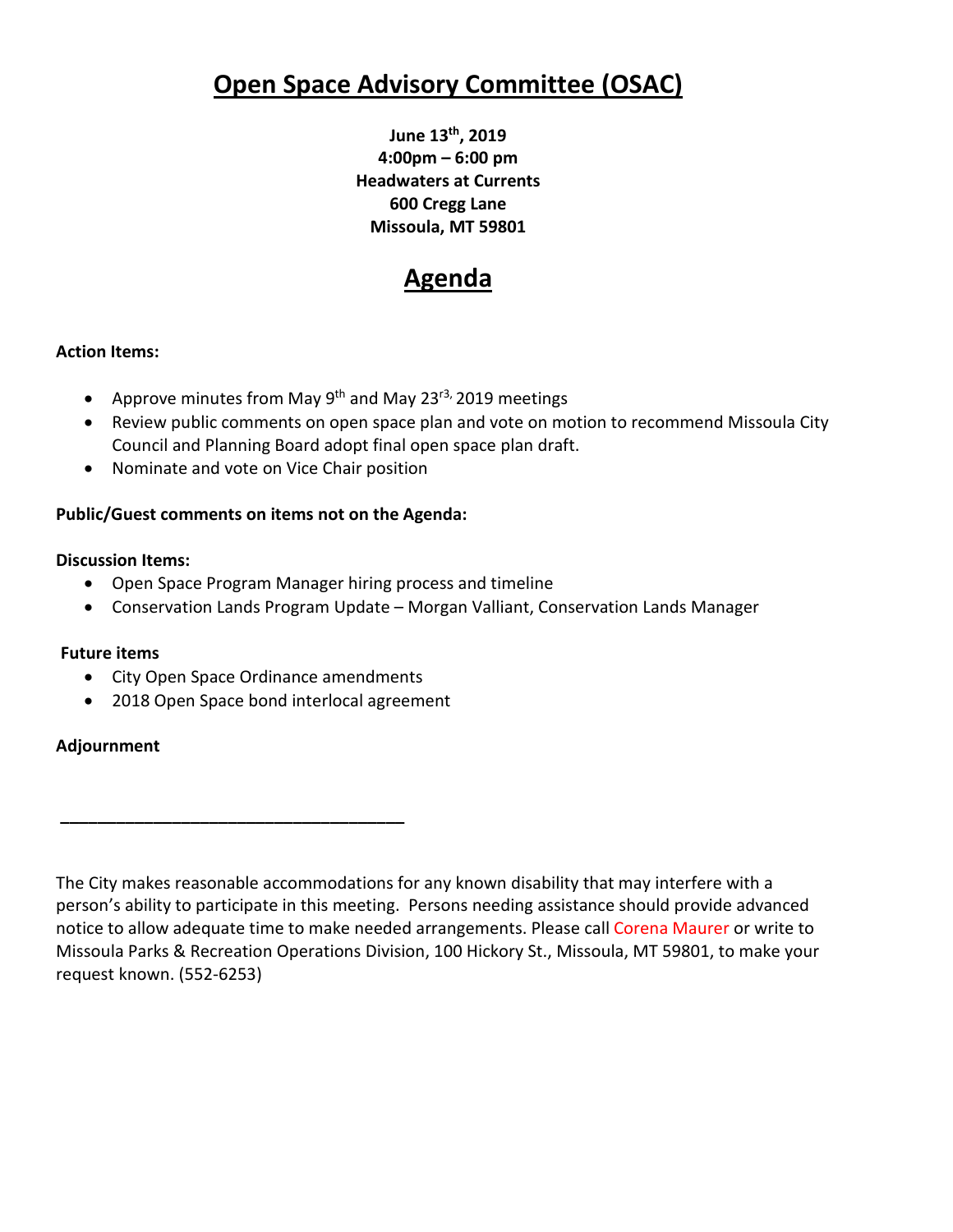## **Review of Public Comments Received for 2019 Missoula Urban Area Open Space Plan/Open Space Plan Chapter of Parks, Recreation, Open Space and Trails (PROST) Plan**

The following document provides a synopsis of the review of public comments received for the draft Missoula Urban Area Open Space Plan, a chapter of the PROST Plan. The public comment period was open for 21 days and was advertised via emails from City and County, social media from City and County, a news release, and a newspaper article. Eleven public comments were recieved through the online form and 5 more comments were emailed. Below, is a summary and response addressing the detailed comments that were submitted.

Comments to be reviewed at the City Open Space Advisory Committee on June 13th, 2019 and the County Open Lands Citizen Advisory Committee on June 20, 2019.

Summary of comment: Acquisition of trails and trail easements are important, trails should be connected across jurisdictional ownership, and acquisition of lands with public access should be prioritized over those that do not offer public access.

*Response:* Corridors and trails are an open space type that is a priority in the draft plan. Also, as the remaining chapters of the Parks, Recreation, Open Space and Trails (PROST) plan are developed, the Trails chapter will address in greater detail the priorities for trails.

Summary of comment: It is essential to provide green spaces that can be accessed within the urban area and close to home. These are more accessible for families, people of all ages and abilities, etc.

*Response:* The plan prioritizes Urban Green Spaces as a type of area in need of further protection. Also, as the remaining chapters of the PROST plan are developed, the Parks chapter will address in greater detail the priorities for parks and urban green spaces.

Summary of comment: This plan over-emphasizes agricultural land protection.

*Response:* Agricultural land is one of several open space types that are priorities in the draft plan.

Summary of comment: The plan does not adequately factor in maintenance for trails and parks.

*Response:* As the remaining chapters of the PROST plan are developed, the Parks and Trails chapters will address in greater detail the priorities for parks, urban green spaces, and trails.

Summary of comment: Cost of open space conservation creates a hardship for rural residents and affordable housing.

*Response:* The City and County are committed to protecting the lands that make Missoula unique, while also working to address the host of challenges that arise regarding land use and public needs.

Summary of comment: We don't need more open space.

*Response:* With the open space funds voted for by County residents in 2018, it is important to have an updated plan that helps inform and guide the direction of open space in the future. Of note,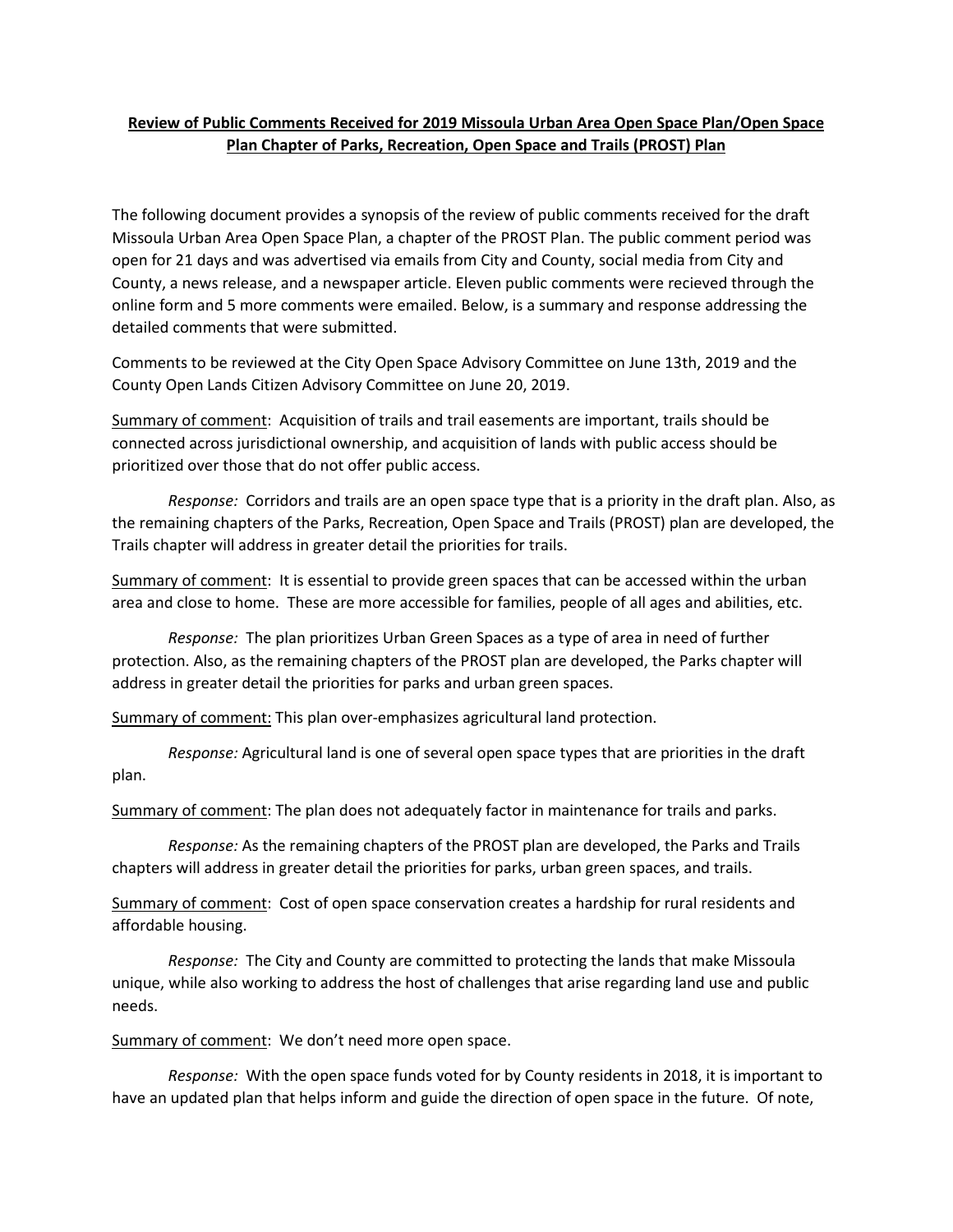the Parks, Recreation, Open Space and Trails survey Results regarding continued strong support for Open Space protection. (See Appendices, particularly G, of the Draft Plan.)

Summary of comment: Land near the old pulp mill should be restored. Riverfront parks are important, especially along the north shore of the Clark Fork River.

*Response*: Riparian corridors, including the Clark Fork River, are prioritized for protection in the open space plan. The City also maintains a long-term goal to connect the river front trail along the north and south shores of the Clark Fork River through downtown Missoula.

Summary of comment: Lands with public access for recreation are important, especially west of Reserve Street, north of Clark Fork River.

*Response:* Open space acquisition is opportunistic and occurs voluntarily. Lands in this area are important for conservation, as depicted in the open space cornerstone map.

Summary of comment: Various comments pointed out grammatical errors or inaccuracies. FWP requested addition of certain FWP parcels to the appropriate maps.

*Resulting edits to plan*: Edits were, and will continue to be, addressed in the document text.

Additional content-related considerations for Edits:

Page 1, add "human" to paragraph 2 "...from ecological and human health to economic vitality."

Page 11, #2 Urban Green Spaces. Add to last sentence "…health and recreation, 'and often best provide for social justice, health equity, and inclusion opportunities'."

Page 12 Implementation Strategies for Corridors. Add "Support efforts to enhance the benefits of a healthy Urban Forest"/

Page 16 Decision Making Structure. Add to title "'Current' Decision Making…" and consider moving to appendix.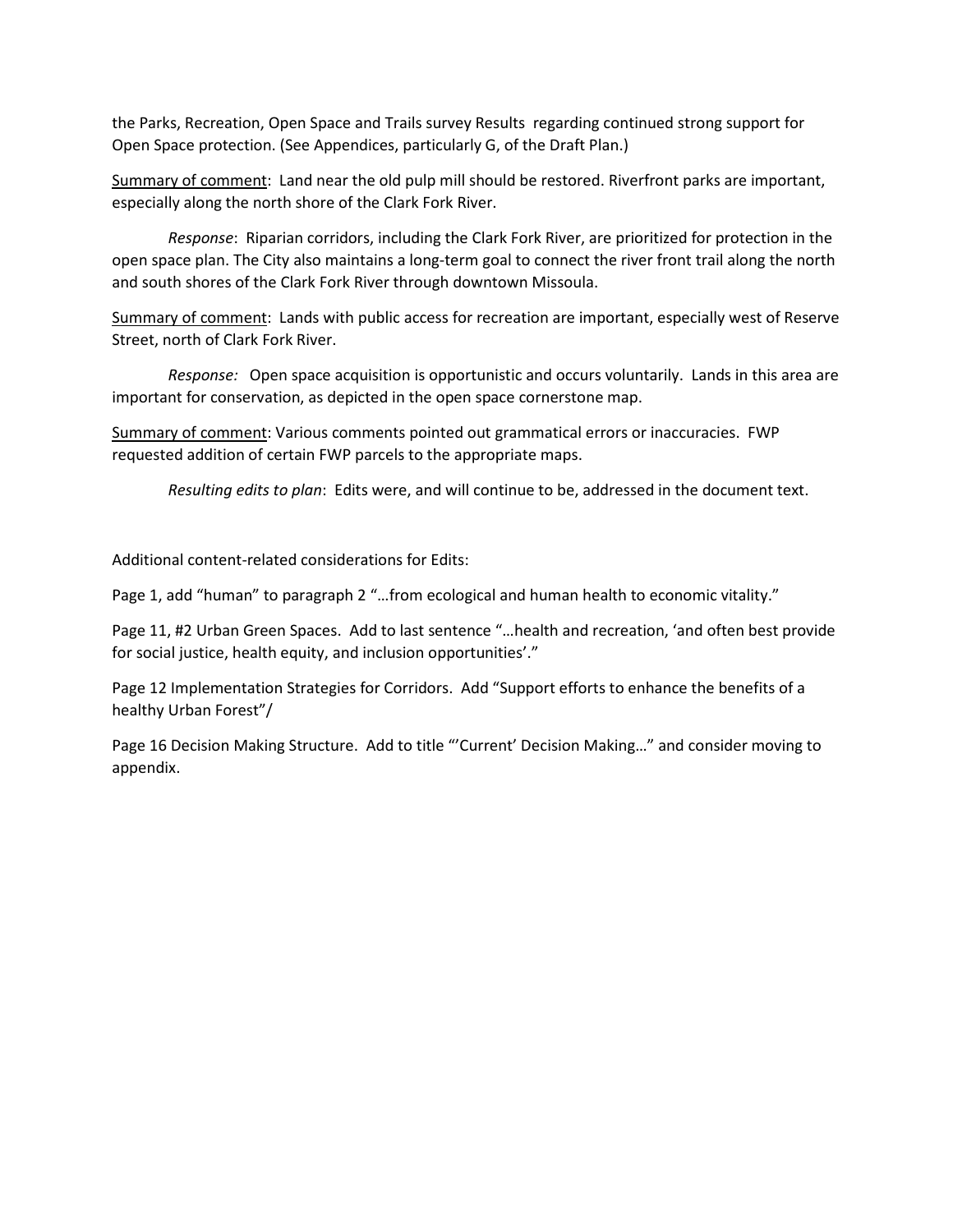**FWP.MT.GOV** 



THE **OUTSIDE** IS IN US ALL.

Region 2 Office 3201 Spurgin Road Missoula, MT 59804-3101 406-542-5500 May 31, 2019

Donna Gaukler, Director Missoula Parks & Recreation [dgaukler@ci.missoula.mt.us](mailto:dgaukler@ci.missoula.mt.us)

Juniper Davis, Program Manager Missoula County Parks, Trails and Open Lands [jdavis@missoulacounty.us](mailto:jdavis@missoulacounty.us) Missoula, MT

Reference: Draft 2019 Open Space Plan Chapter of the PROST Plan

Dear Ms. Gaukler and Ms. Davis:

Montana Fish Wildlife & Parks (FWP) has reviewed draft 2019 Open space Plan Chapter (hereafter, First Chapter) of the new Parks, Recreation, Open Space, and Trails (PROST) Plan. We offer the following input, which might also apply to later chapters in the PROST.

#### **SCORP**

FWP encourages planners to consult Montana's Statewide Comprehensive Outdoor Recreation Plan (SCORP<sup>1</sup> ). SCORP is the state's guide for outdoor recreation and conservation management. It creates a recreation roadmap for improving the quality of life for residents with consideration of sustained economic benefits and opportunities to communities, balanced with ensuring that there are functioning fish and wildlife habitats, now and into the future. (The 2019-2024 SCORP report is currently in the process of being drafted; it is expected to be published for public review by December 2019.)

#### **Health Impacts**

 $\overline{a}$ 

FWP agrees with and support planning efforts that include consideration for the human health benefits of exposure to natural public landscapes. The benefits of being in nature have been clinically proven to apply to people of all ages, income levels, backgrounds, health, and abilities. Access to natural landscapes, outdoor recreation, and time spent in open space have all been documented to provide numerous health benefits, including:

- Improved physical and mental health;
- Greater awareness of environmental concerns and stewardship principles; and,
- Improved community interactions between residents, neighbors, and visitors.

<sup>1</sup> Available a[t http://stateparks.mt.gov/about-us/scorp.html](http://stateparks.mt.gov/about-us/scorp.html) Accessed 30 May 2019.